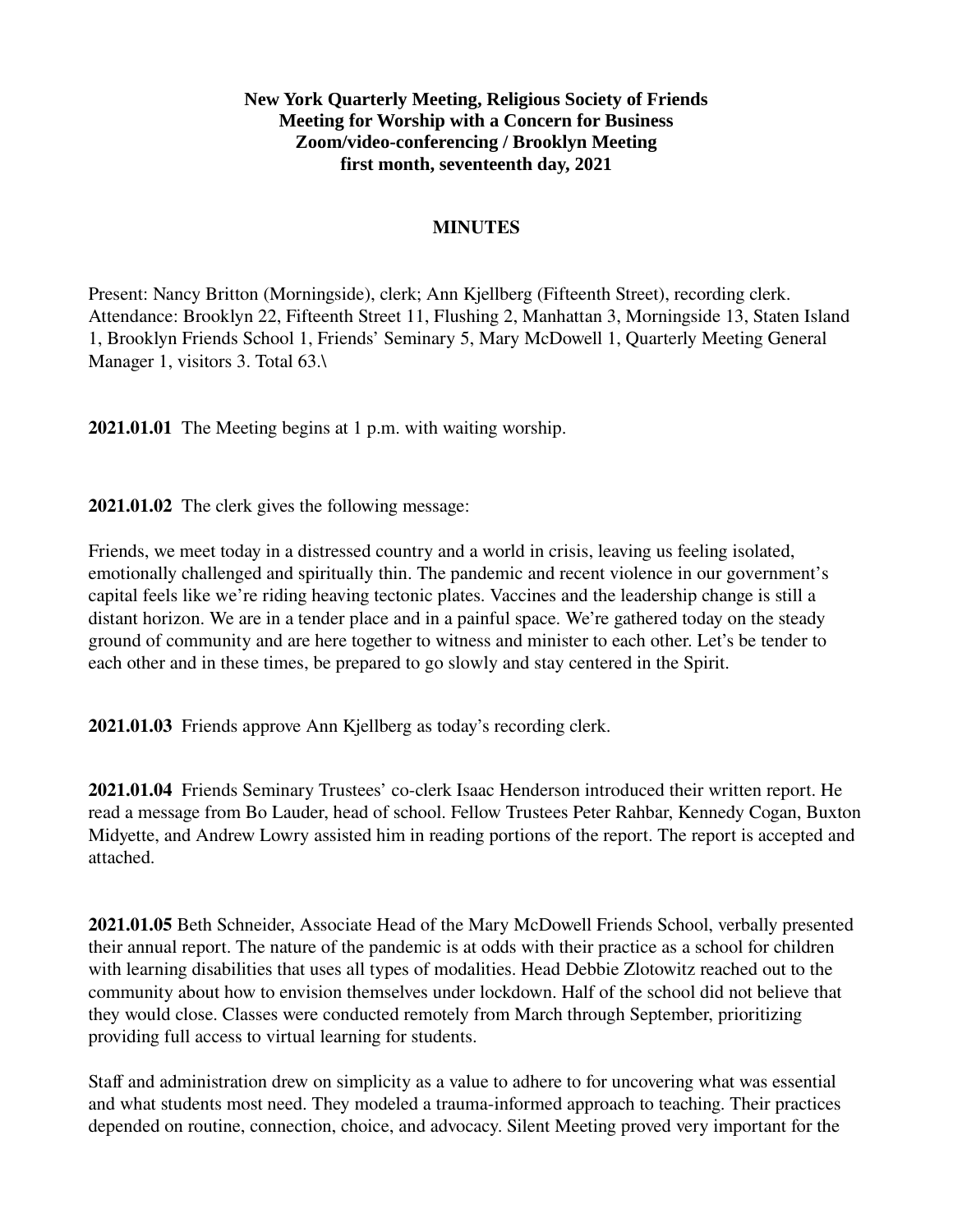community. Middle School designed their own way to close Meeting in lieu of shaking hands. Graduation and moving up ceremonies will be very important. Some practices they developed to adapt to this experience proved valuable and will remain after the pandemic, for example, bringing in students' home environment. Commitments were made with board, faculty, staff, families, alumni, and students to anti-racism and working to respond to the challenge of dismantling white supremacy and addressing attacks on truth and science. Recommendations and action-steps, looking at race, class, privilege, and accountability came from all members of the community. Five committees drawn from the full community are working on hiring, admissions, training, expanding leadership, building a welcoming community, and "our journey." The school was deliberate about developing clear language for discussing the election and its aftermath.

School reopened on September 14th. Young children's classes were 100% in person; middle and upper school were hybrid, with in-person classes two days a week. A 100% remote alternative was provided for those who needed it. The school was fortunate to have a full complement of equipment and full preparation to return in person. The children have been amazing in their mastery of the new protocols. Younger and Middle School students are happy to be back. Upper School is harder, the students are profoundly impacted by this experience, so contrary to their expectations of school, though they have been creative in adapting to virtual existence. The school completed a major construction project: the expanded footprint of the lower school which enabled a socially distanced return, and they completed a separate Meeting House which has become a beloved space. Beth praised the work of the faculty and staff amid anxiety and professional challenge. Many faculty members were able to be vaccinated last week. There is power in what they have learned this year.

The report was accepted.

**2021.01.06** Ed Oliver, clerk of the Brooklyn Friends School Board of Trustees, presented their verbal report. He described the difficulties of closing in the spring and shifting over to virtual school. They prioritized preserving a sense of togetherness both academically and in activities, and making graduation ceremonies as memorable as possible and bringing joy to a difficult situation. The BFS Cares Emergency Fund raised money to support community members affected by Covid and the school worked to provide tuition assistance where needed to keep the community together. The school applied for a federal Paycheck Protection Program loan. Ed described the reckoning over systemic racism and to the work to become allies and accomplices in anti-racism. Students participated in the 'I Run With Ahmaud' committee to join in a national discussion about dismantling systemic racism.

Ed shared with the Meeting the school's reopening plan. The reopening plan documented the efforts we made to meet a strong community desire for in-person learning, including Pods, circulation, and the option to be virtual. Air flow and filtration and person density were important for reopening. Universal testing, temperature checks, limiting access, and expanded medical staff were essential and improvements to the facilities were made that enhanced school safety along with heightened cleaning procedures and schedules. Community covenant. Meeting for Worship has continued virtually. fortunately there wasn't a need to quarantine classes or grades and school has been open every day since September 14th with an infection rate below 1%. The School provided a benefit of community to students and families in a difficult year. In November In-house forums were held about the union and the petition concerns and a forum about the finances of the school.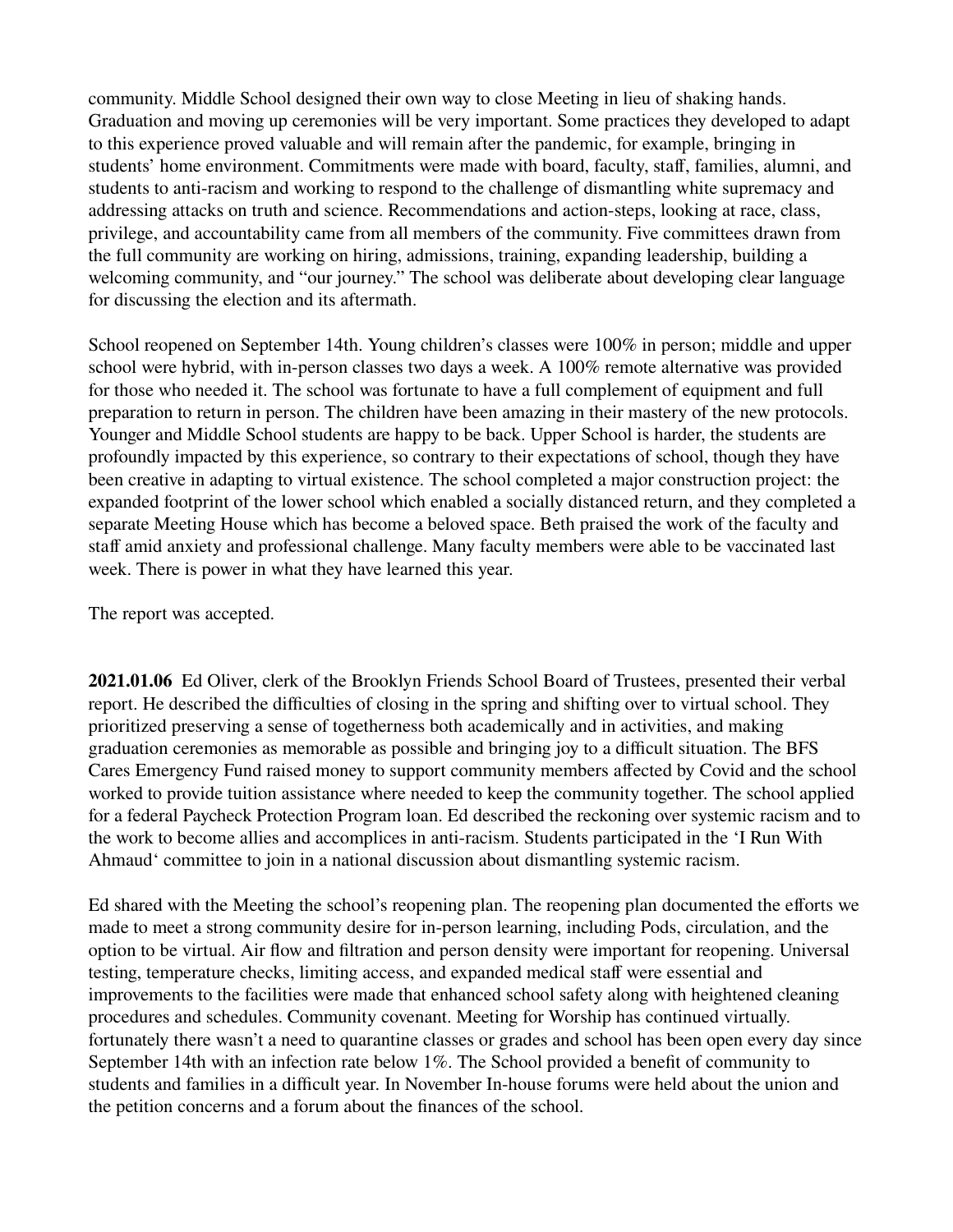The clerk reminds Friends that the concerns from the listening session on the Brooklyn Friends School union have been carefully considered and the Ad Hoc Committee under the care of Ministry and Council that came out of that session has been prayerfully discerning these concerns.

The report was accepted.

**2021.01.07** Glenn Josey, reads the Education Committee's annual report, which is appended to these minutes. Friends accept the report. For the 2020-2021 academic year one student at Friends Seminary and twelve at Brooklyn Friends School received grants in the amount of \$76,325.75. The application for the coming academic year is available and it is on the website, nycquakers.org. The report was accepted.

## **BREAK**

**2021.01.08** The clerk reopens the meeting reading the following:

"Life from the Center is a life of unhurried peace and power. It is simple. It is serene. It is amazing. It is triumphant. It is radiant. It takes no time, but it occupies all our time. And it makes our life programs new and overcoming. We need not get frantic. He is at the Helm. And when our little day is done, we lie down quietly in peace, for all is well."

Thomas Kelly, 1941, 12th month, Day 31. Daily Readings from *Quaker Writings Ancient and Modern.* 

**2021.01.09** Gloria Thompson reads Manhattan Monthly Meeting's quarterly report, which is appended to these minutes. Friends accept the report.

**2021.01.10** Jane Alexandre reads Morningside Monthly Meeting's quarterly report, which is appended to these minutes. Two minutes are read for approval by the NYQM. Friends accept the report.

**2021.01.11** We approve the first Morningside Monthly Meeting minute below and will forward it to the New York Yearly Meeting Witness Coordinating Committee.

I. Morningside Monthly Meeting of the Religious Society of Friends Minute in Support of the Fair & Timely Parole Bill (approved at Meeting for Worship with a Concern for Business, June 2, 2019)

Morningside Monthly Meeting of the Religious Society of Friends (Quakers) supports the passage of the Fair and Timely Parole bill, which provides that if a person's record in prison is good and the person does not evince a current and unreasonable risk to the safety of members of the community outside prison, the person should be granted parole as a matter of course once he or she has served the minimum time the judge has set. As Friends, we believe that we all have the possibility of transforming our lives. People who have turned their lives around while incarcerated and have demonstrated that transformation deserve to be released. They can make important contributions to their communities and families. The nature of the crime committed many years before should not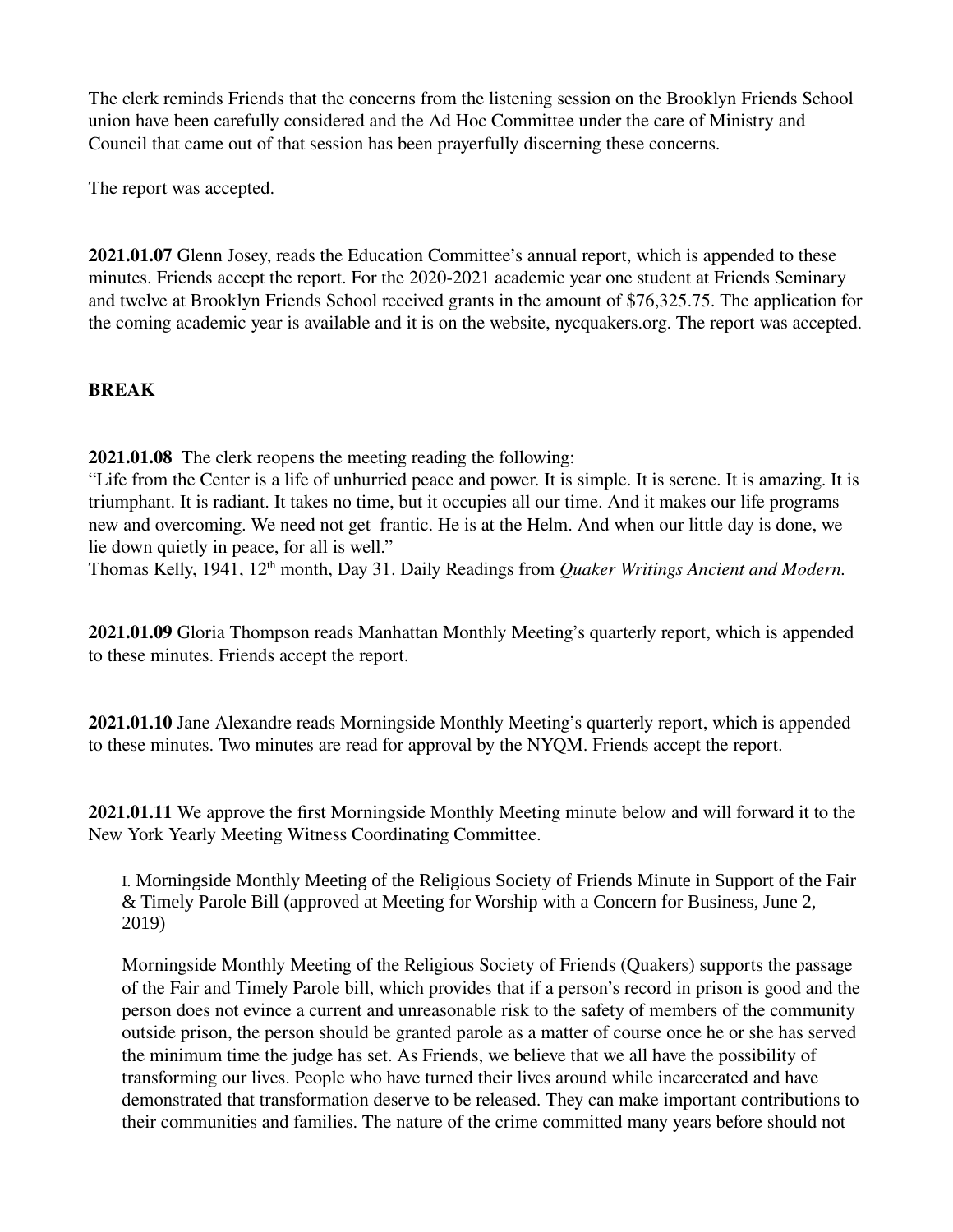be the sole reason for denying parole. Those of us who have volunteered in NY State Correctional Facilities have seen numerous examples of this kind of positive change and know many who, upon release, have been assets to their communities.

**2021.01.12** We approve the following second Morningside Monthly Meeting minute and will forward it to the New York Yearly Meeting Witness Coordinating Committee.

II. Morningside Monthly Meeting of the Religious Society of Friends Minute in Support of the Elder Parole Bill (approved at Meeting for Worship with a Concern for Business, June 2, 2019)

Morningside Monthly Meeting of the Religious Society of Friends (Quakers) supports the passage of the Elder Parole bill. This provides that all people aged 55 years or older who have served 15 years or more in prison would become eligible for parole consideration. It does not mean people will automatically receive parole, but it does allow people who have sentences such as life without parole or 50 years to life to be considered. As Friends, we believe all lives are sacred. This does not mean, however, that those who have committed murder or other violent acts deserve to have indefinite or life-without-parole sentences if they have transformed their lives while incarcerated. In fact, it means the opposite. Moreover, African Americans and other people of color receive these sentences disproportionately, so that granting those who are over 55 years of age a chance to be paroled may well be mitigating earlier injustice. At the same time, the evidence shows that people who are over 55 years of age have a minimal risk of recidivism. It also shows that people with these long sentences often lose hope and sometimes commit suicide. By recognizing the possibility of change, the possibility of hope is restored.

**2021.01.13** Nancy Britton reads Staten Island Monthly Meeting's quarterly report on behalf of Staten Island Monthly Meeting, which is appended to these minutes. Friends accept the report.

**2021.01.14** Charlene Ray presents the report front he Audit and Budget and proposed 2021 budget, which are appended to these minutes. Following questions, Friends accept the report and approve the budget.

**2021.01.15** Nancy Hadley Jaffe reads the Relief Committee's annual report, which is appended to these minutes. Friends accept the report. The Committee reminds Friends to encourage Friends to seek relief when needed. Information about seeking relief is on the NYQM web site.

**2021.01.16** Ed Elder delivered a written report for the Ministry and Counsel Committee, which is appended to these minutes. He read the following minute from Ministry and Council:

"Recognizing that the primary work that needs to be done is to repair and restore the relationship between our meetings and BFS, the ad hoc committee is moving forward with care and sensitivity to discern how best to work in partnership with our school to address the concerns brought forward at the October NYQM. "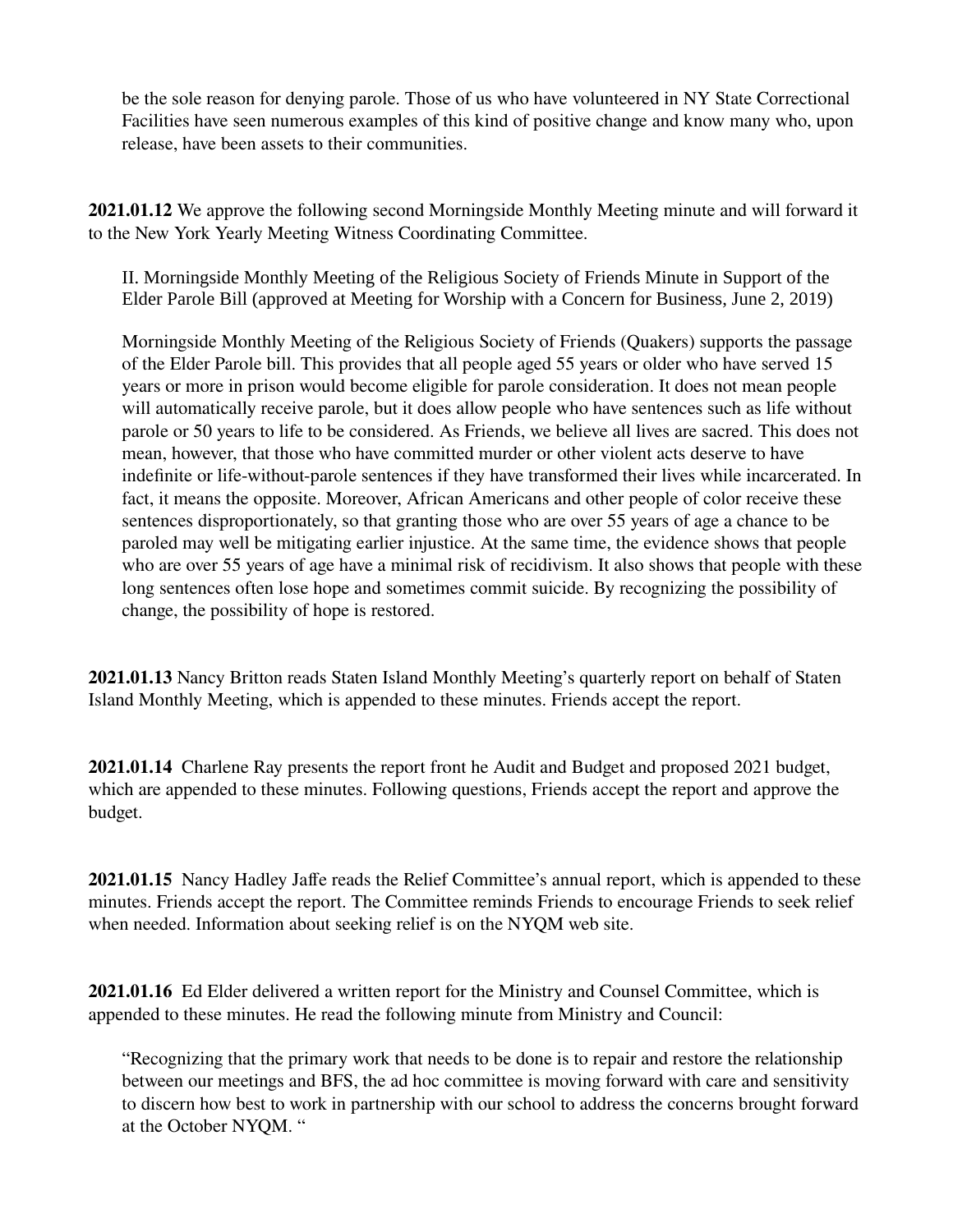M&C's October 25th minute forming the BFS ad hoc committee minute is appended to these minutes. Friends accept the report.

**2021.01.17** Joan Malin reads Brooklyn Monthly Meeting's quarterly report, which is appended to these minutes. Friends accept the report.

**2021.01.18** Carol Summar reads Fifteenth Street Monthly Meeting's quarterly report, which is appended to these minutes. Friends accept the report.

**2021.01.19** Nancy Britton reads Flushing Monthly Meeting's quarterly report for Flushing Meeting, which is appended to these minutes. Friends accept the report.

Then, at 4:40 p.m., the meeting concluded with a period of waiting worship

## **ADDENDUM:**

## *Follow-up from October 2021 meeting:*

**2020.10.16** The Meeting directs our clerk to send minutes 2020.10.04, 2020.10.06, 2020.10.12 (with appended report) and 2020.10.18 to the BFS Head of School, BFS Trustees, the BFS union, and BFS Friends and Families.

Sent to: Joan Malin (BMM clerk), Eamon Howley (BMM/CRC clerk), Ed Oliver (BFS trustees clerk), Electra Cummings (BFS trustee QM), Lakisha Grant (BFS trustee QM), Marie Hoguet (BFS trustee QM), Martha Hyde (BFS trustee QM), Audrey Jaynes (BFS trustee QM), Marilyn Stotts (BFS trustee QM), Gloria Thompson (BFS trustee QM), Crissy Caceras (BFS Head), Seth Phillips (BFS Asst Head), Jason Novak (BFS), G.Pinder (BFS), K. Prince Thompson (BFS), Brooklyn Friends School Union, Brooklyn Friends School Colleagues, Michael Van Biema (BFS), Brooklyn Friends and Families.

# **ATTACHMENTS:**

Audit and Budget Annual Report and 2021 Budget Brooklyn Friends School Annual Report-verbal, see minutes Educational Fund Annual Report Friends Seminary Annual Report Mary McDowell Friends School – verbal, see minutes Relief Committee Annual Report Brooklyn Monthly Meeting Report Fifteenth Street Monthly Meeting Flushing Monthly Meeting Report